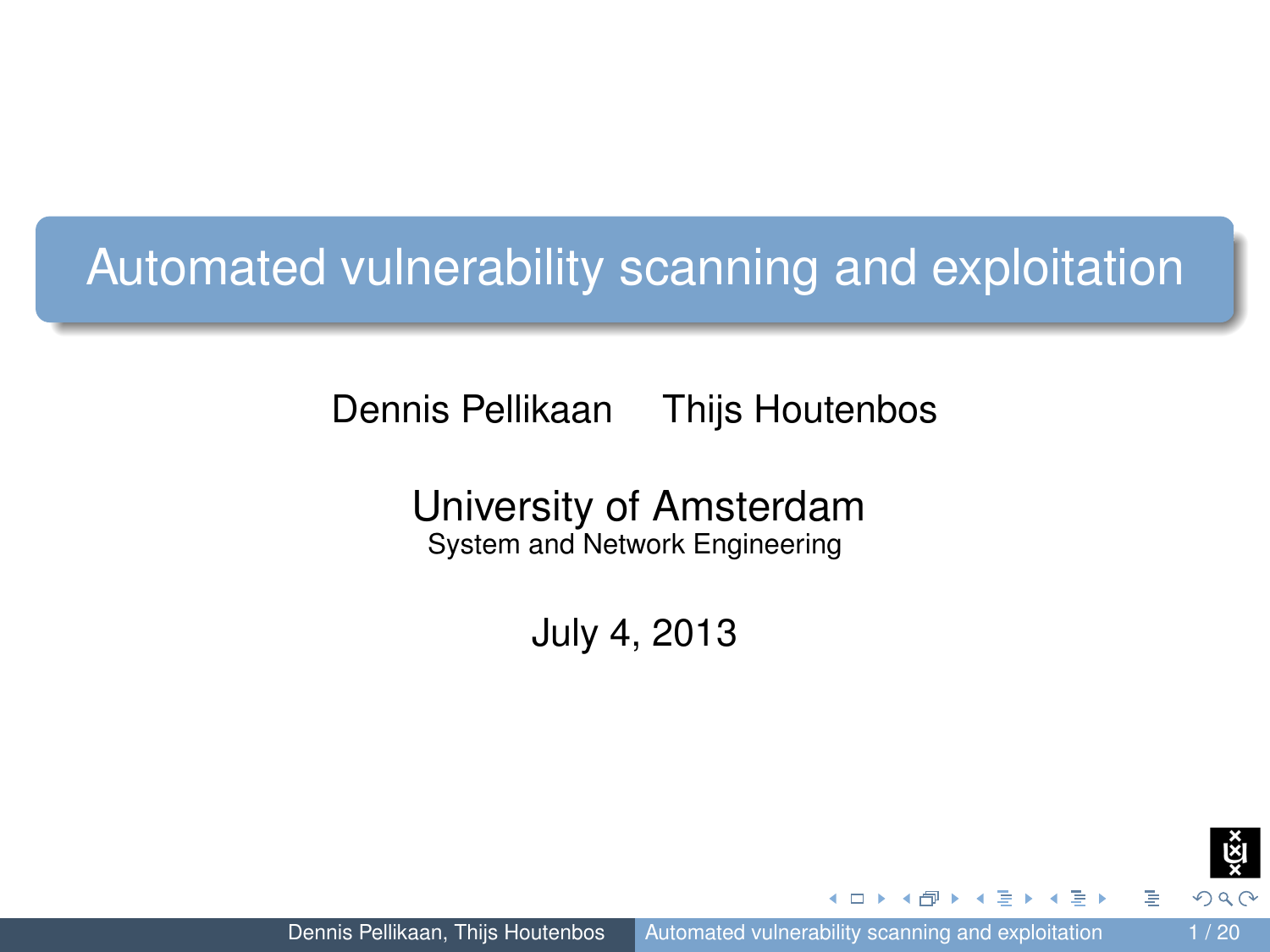



重

イロト イ団 トイモト イモト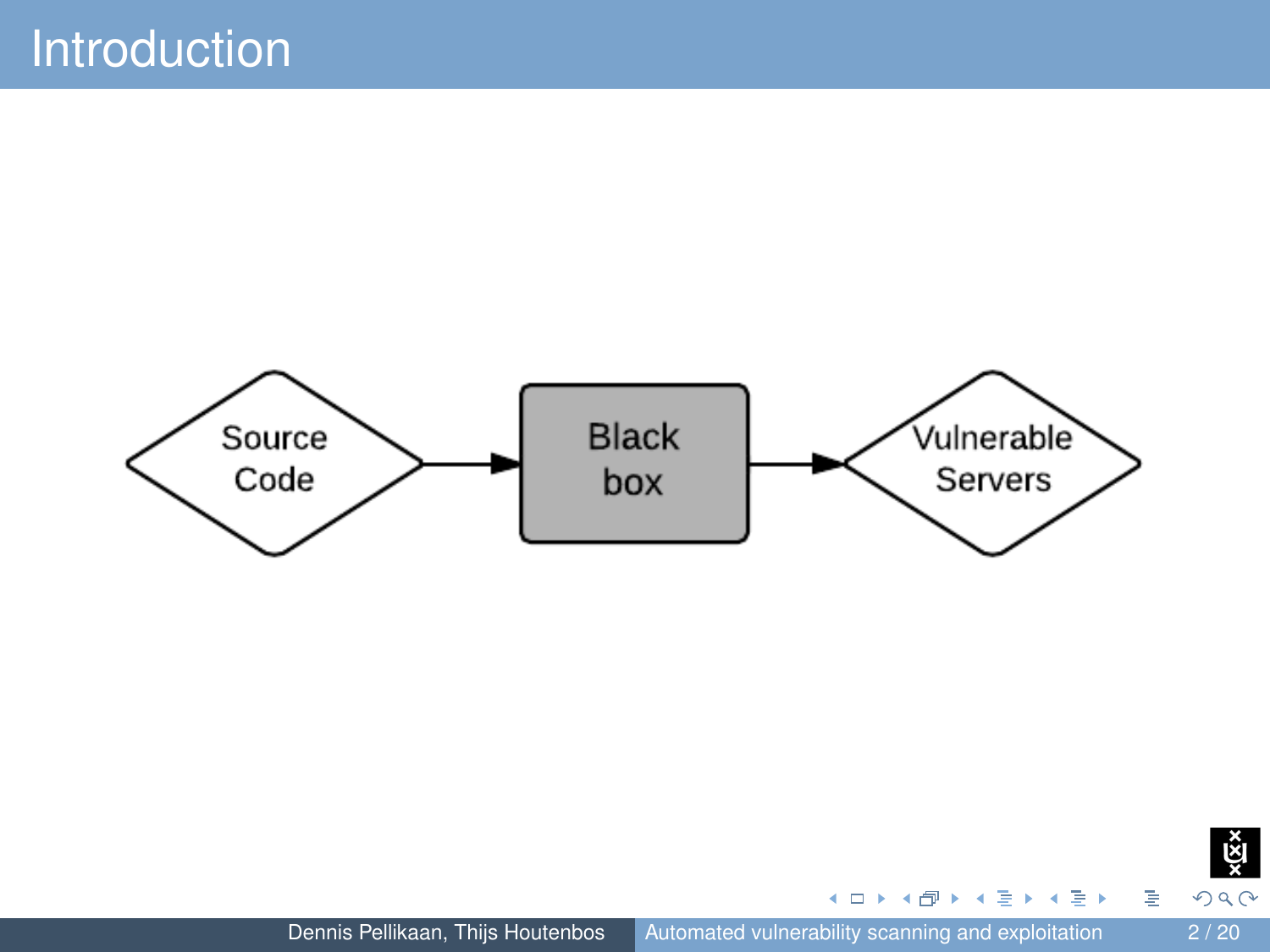# Research question



#### *How feasible is an automated approach to compromise servers using a known source code attack on a large scale?*



 $\mathbb{R}$  is

 $\mathcal{A}$  .

 $\leftarrow$   $\Box$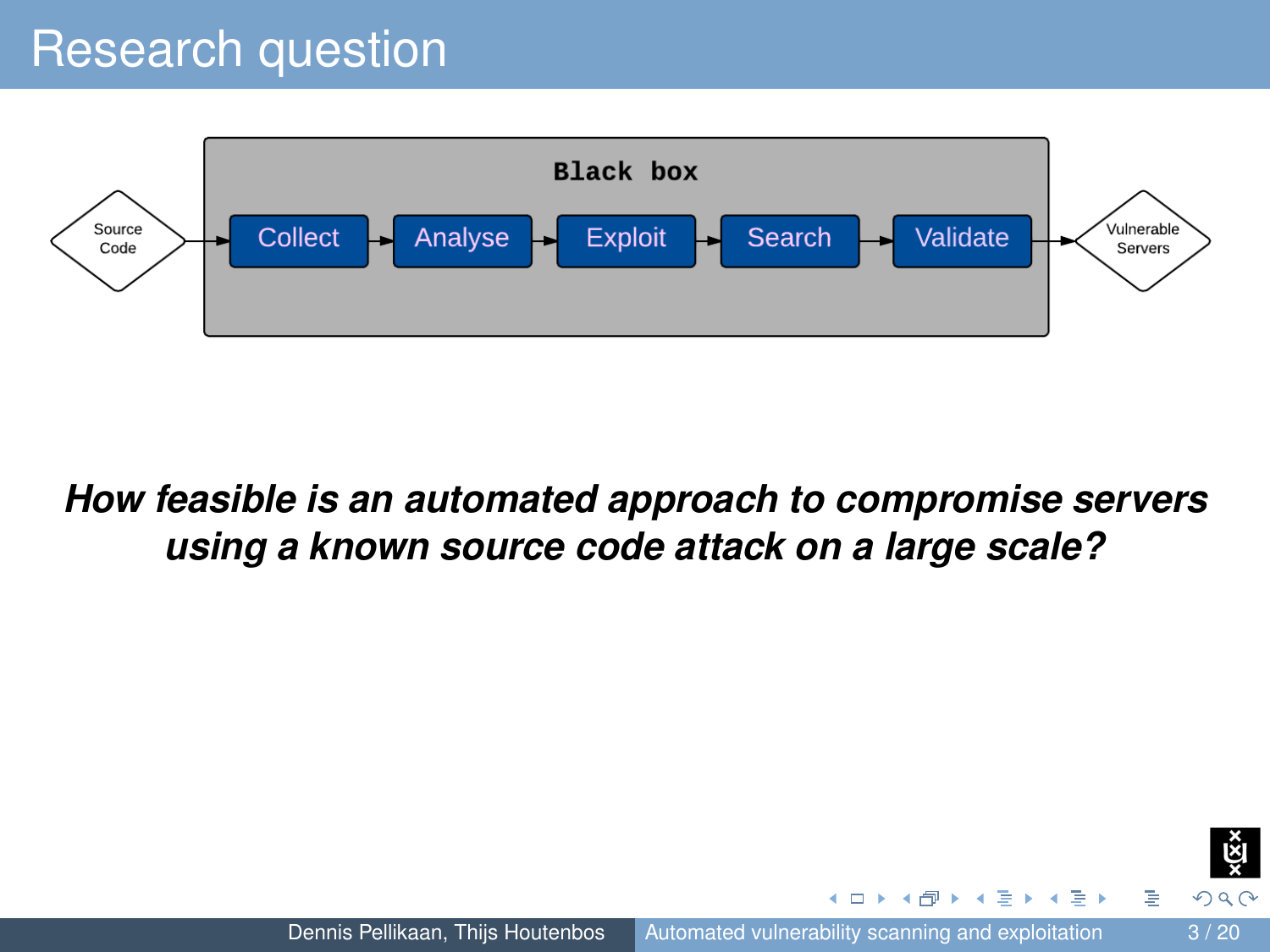### Collect scripts

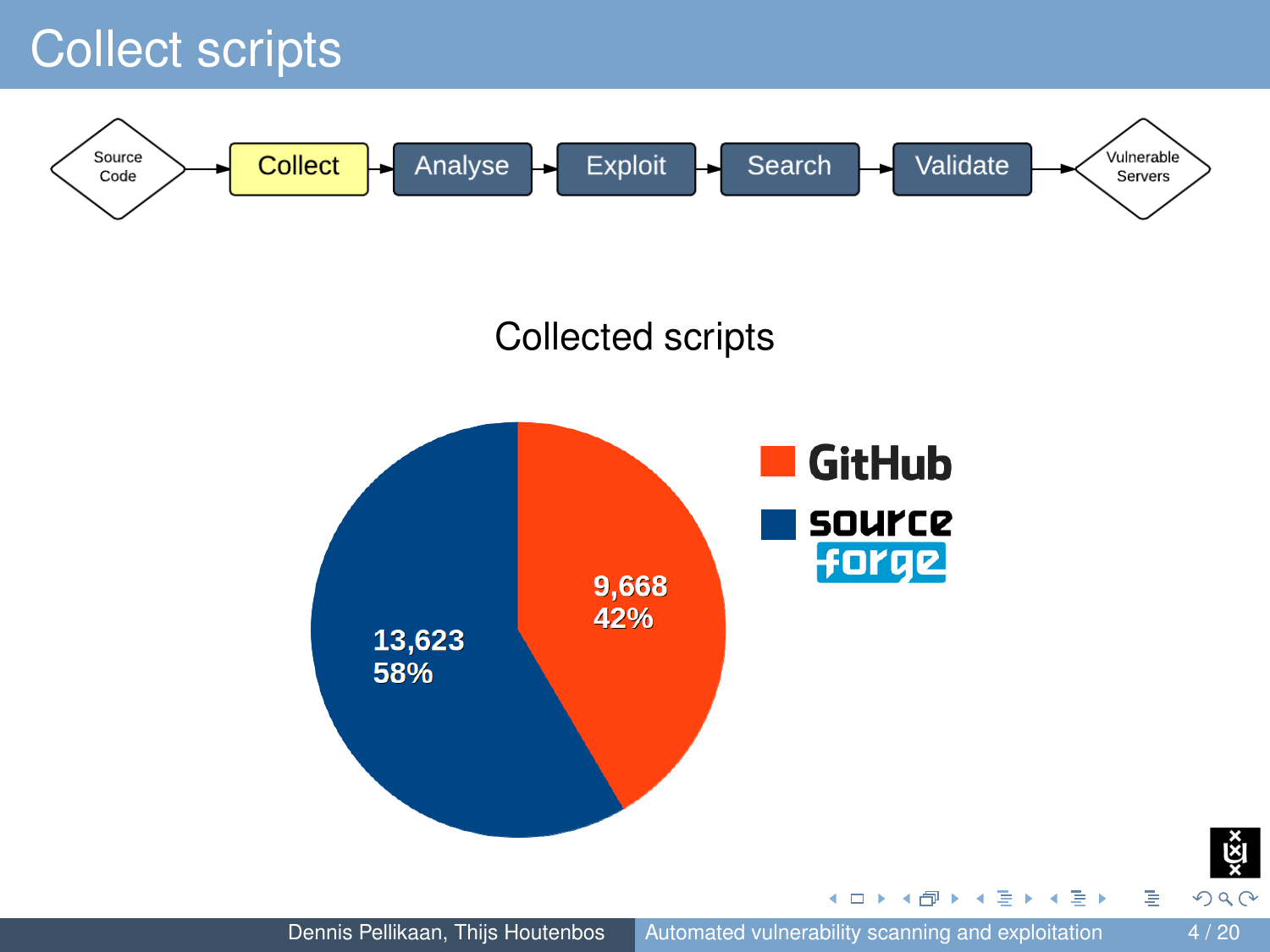

### **SQL Injection** mysql\_query ("SELECT \* FROM users WHERE id='\$\_GET[id]'");

**File Inclusion** require \$\_POST["lang\_install"].".php";

# **Command Injection**

exec (\$ GET['com'], \$result);

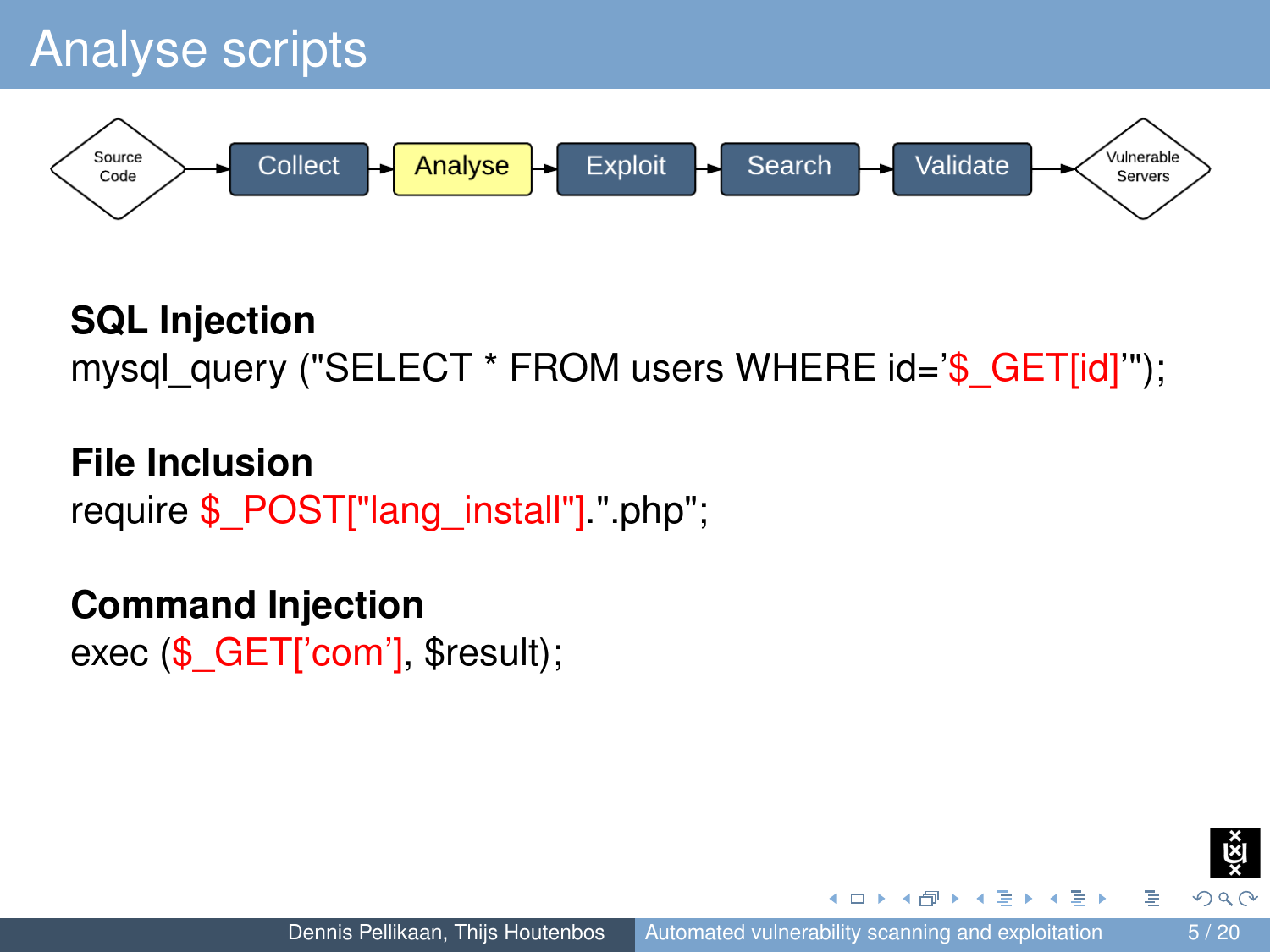# Analyse scripts

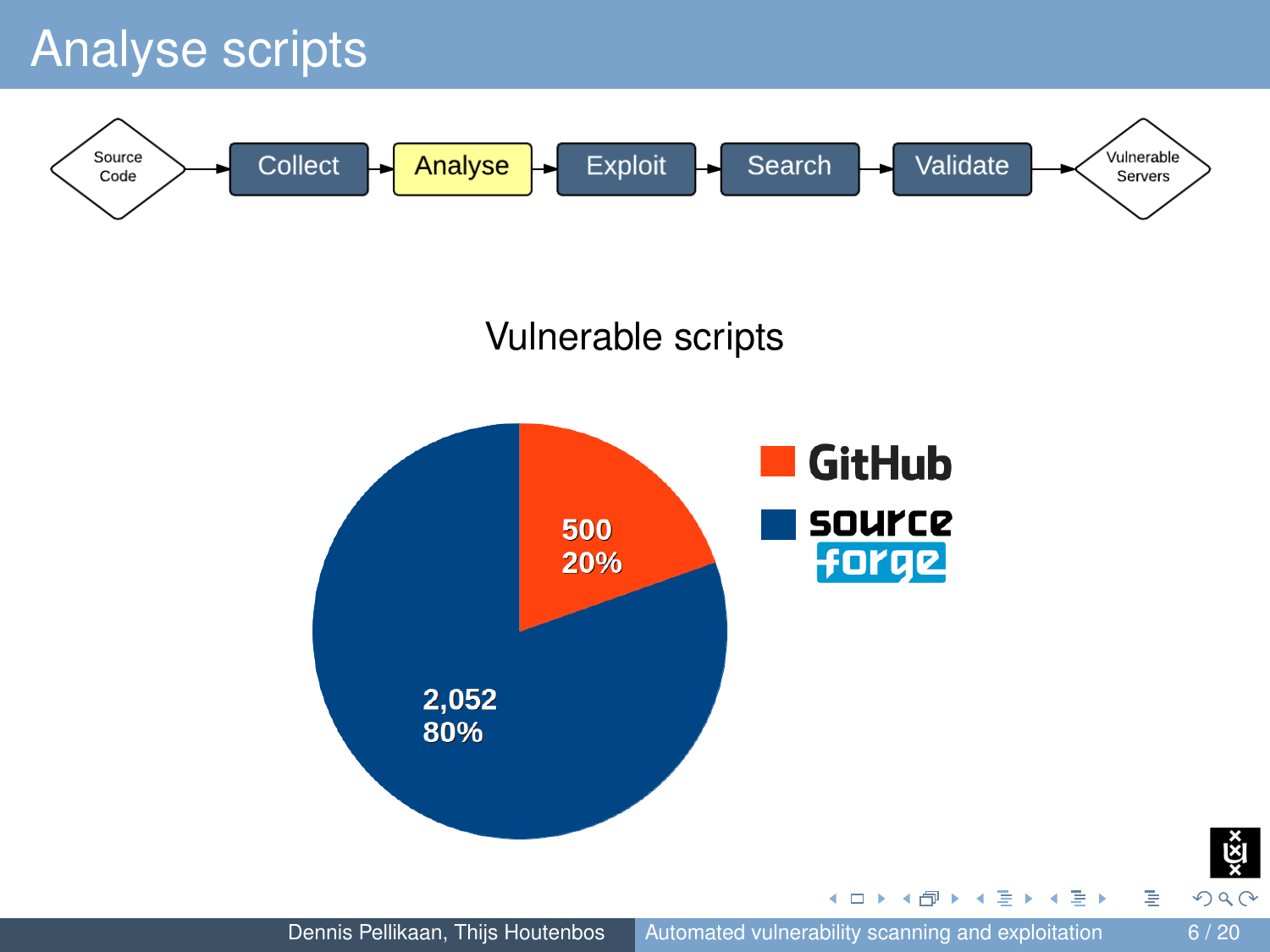# Analyse scripts



#### Vulnerable categories





E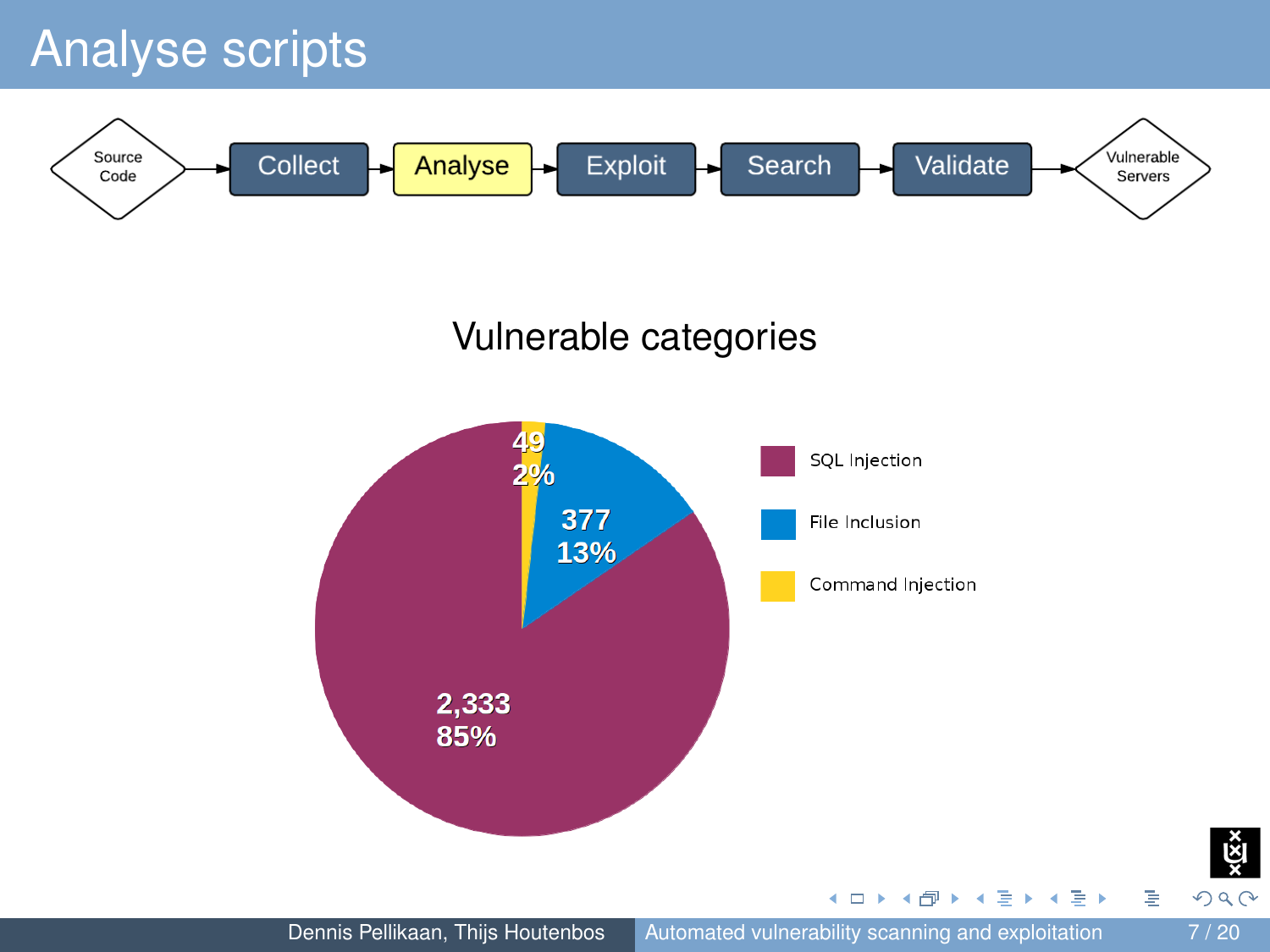

### **SQL Injection** mysql\_query ("SELECT \* FROM users WHERE id='\$\_GET[id]'");

**File Inclusion** require \$ POST["lang\_install"].".php";

### **Command Injection** exec (\$ GET['com'], \$result);

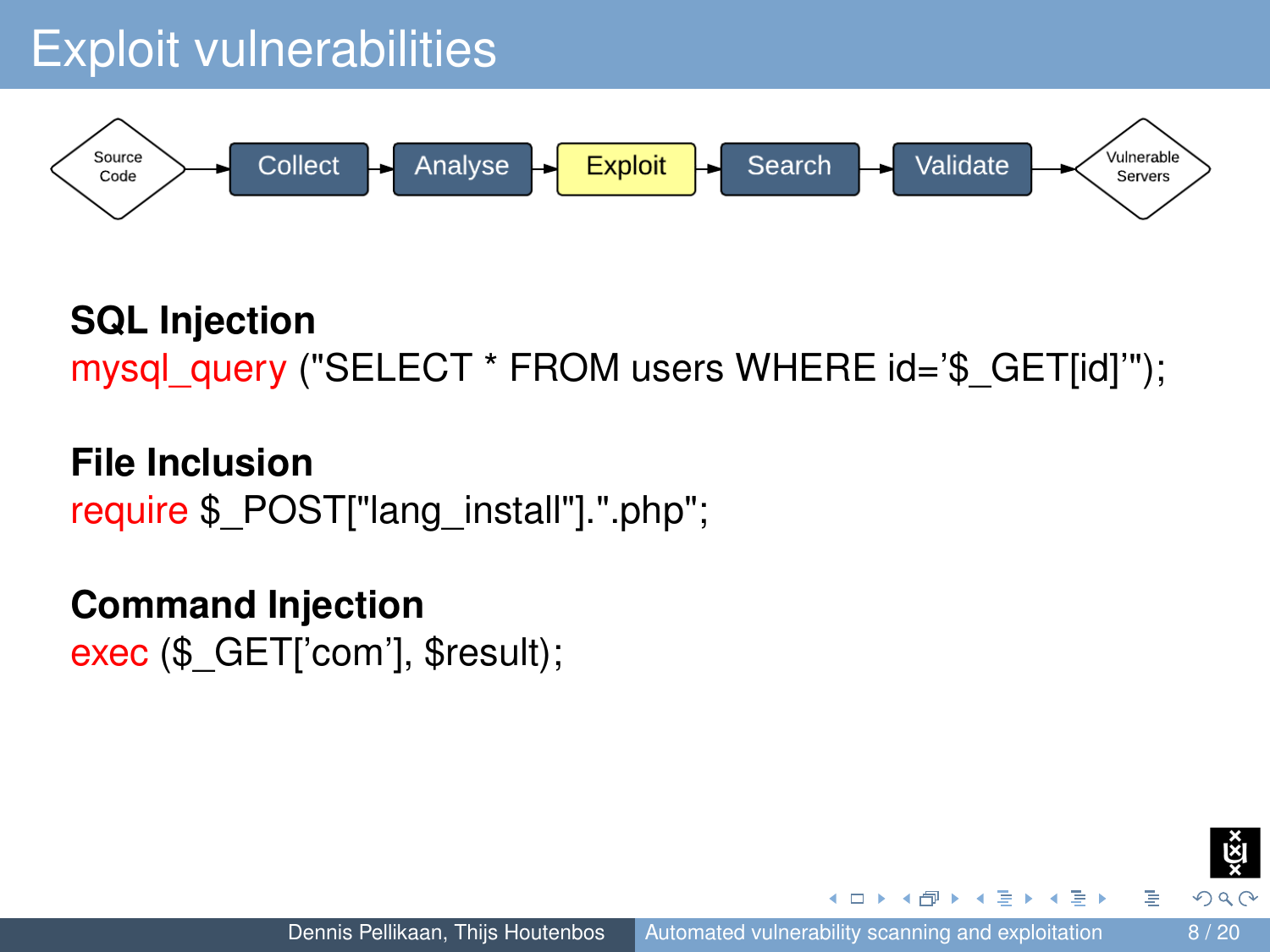

### **SQL Injection**

override function (mysql\_query, log\_function);

#### **File Inclusion**

- 338 require \$ POST["lang\_install"].".php";
- 338 log\_function (\$\_POST["lang\_install"].".php");

#### **Command Injection**

- 183 exec (\$ GET['com'], \$result);
- 183 log\_function (\$\_GET['com'], \$result);

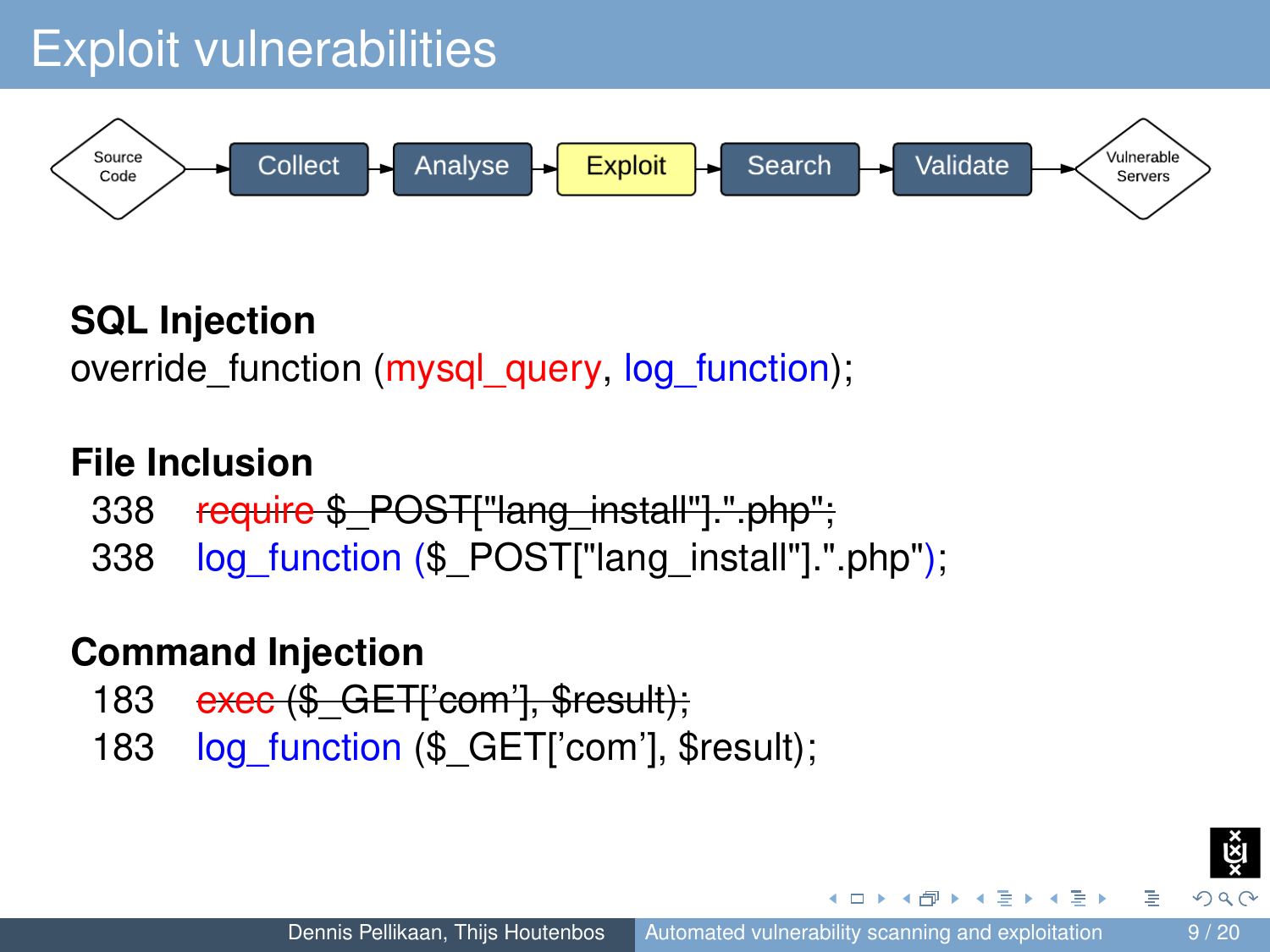# Exploit vulnerabilities

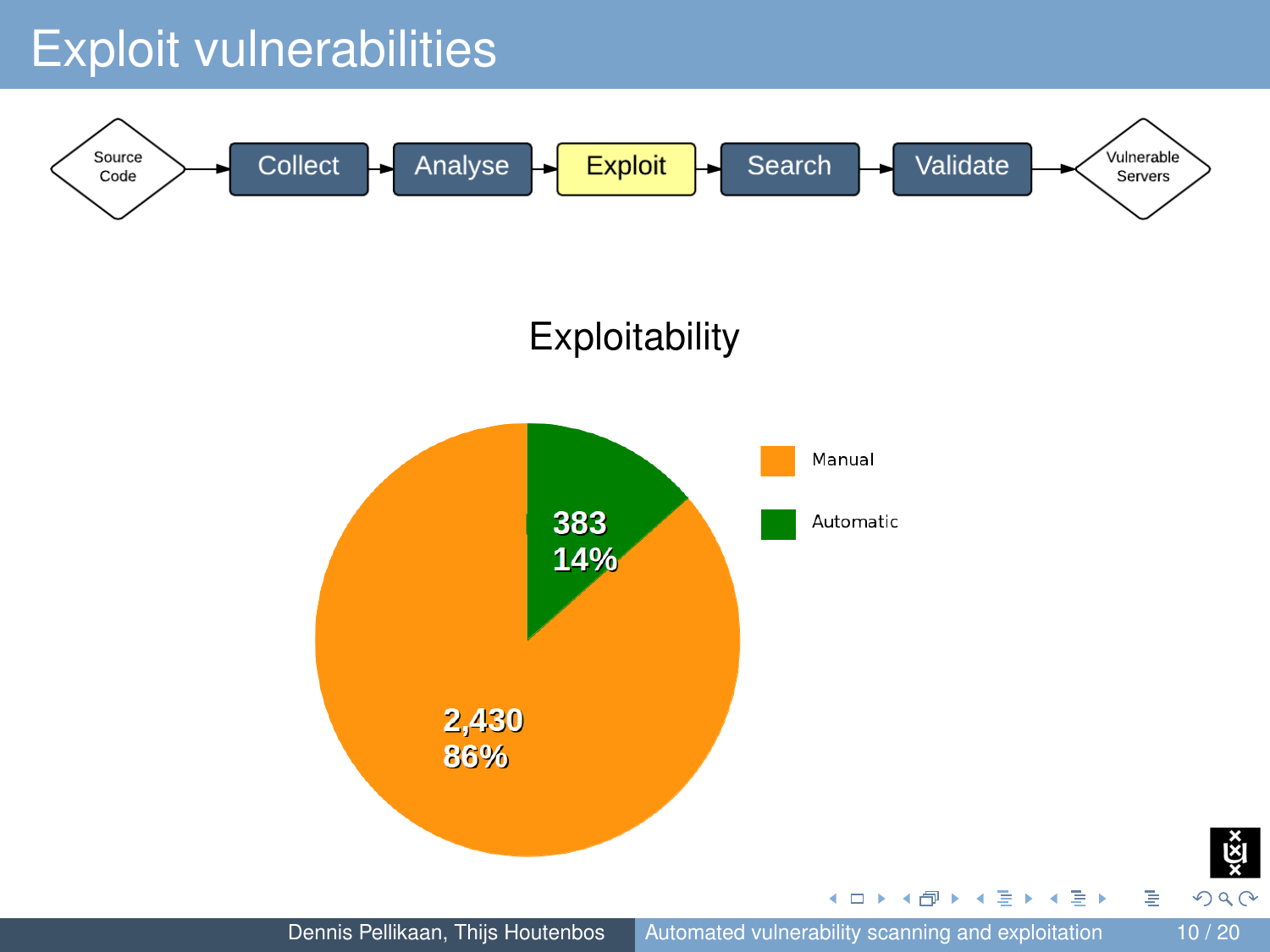### Search



- Google Advanced Search Operators  $\bullet$ 
	- *allinurl:"/page.php?page\_id="*
	- *allintitle:"My special script v0.2a"*
- Selective results
- Rate-limiting, CAPTCHA, IPv6  $\bullet$
- $\bullet$ 20,000 search queries per day
- 120,000 results with 22,000 queries  $\bullet$

 $\Omega$   $\Omega$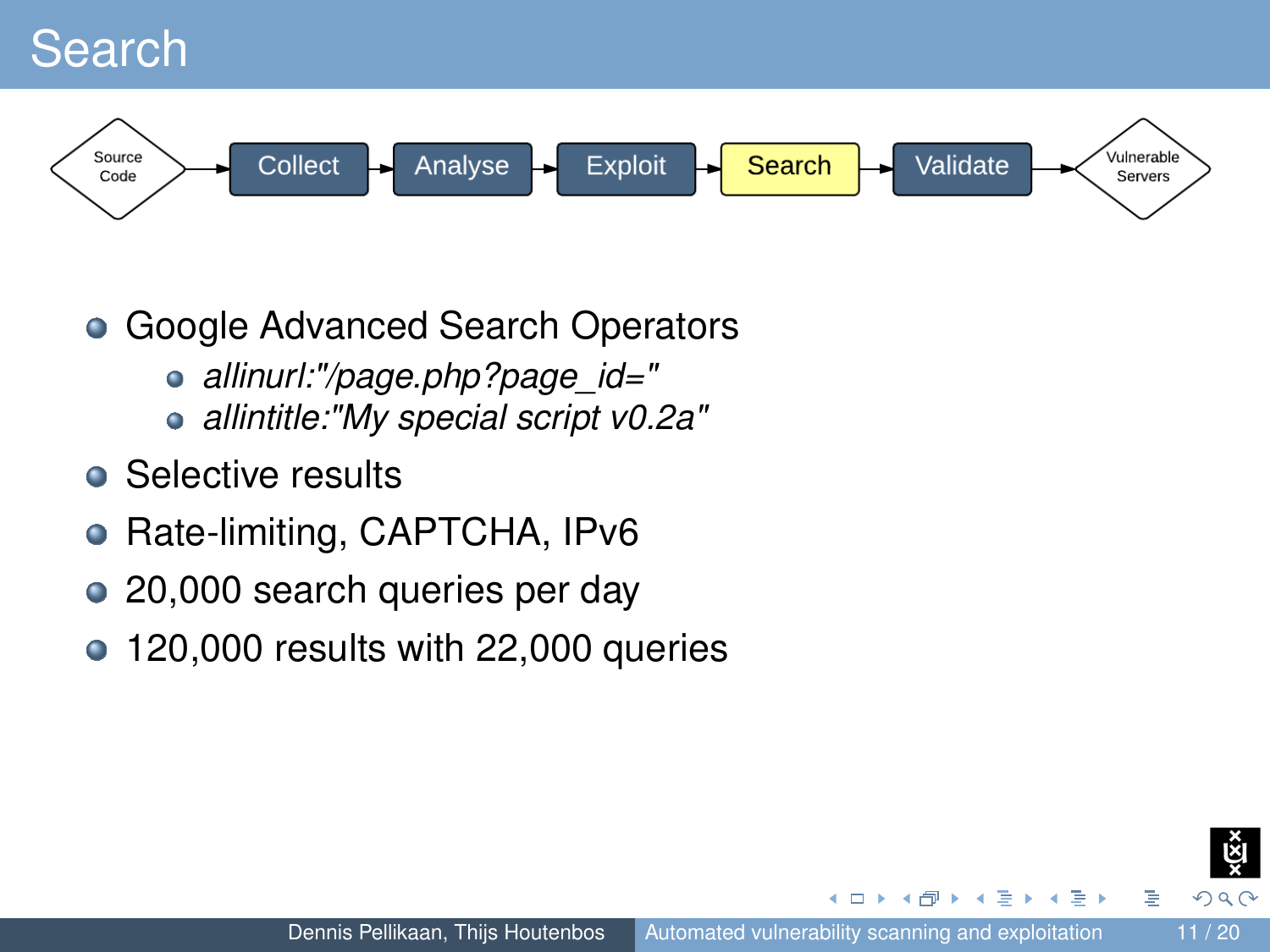### Search







 $299$ 

 $\left\{ \begin{array}{ccc} 1 & 0 & 0 \\ 0 & 1 & 0 \\ 0 & 0 & 0 \end{array} \right.$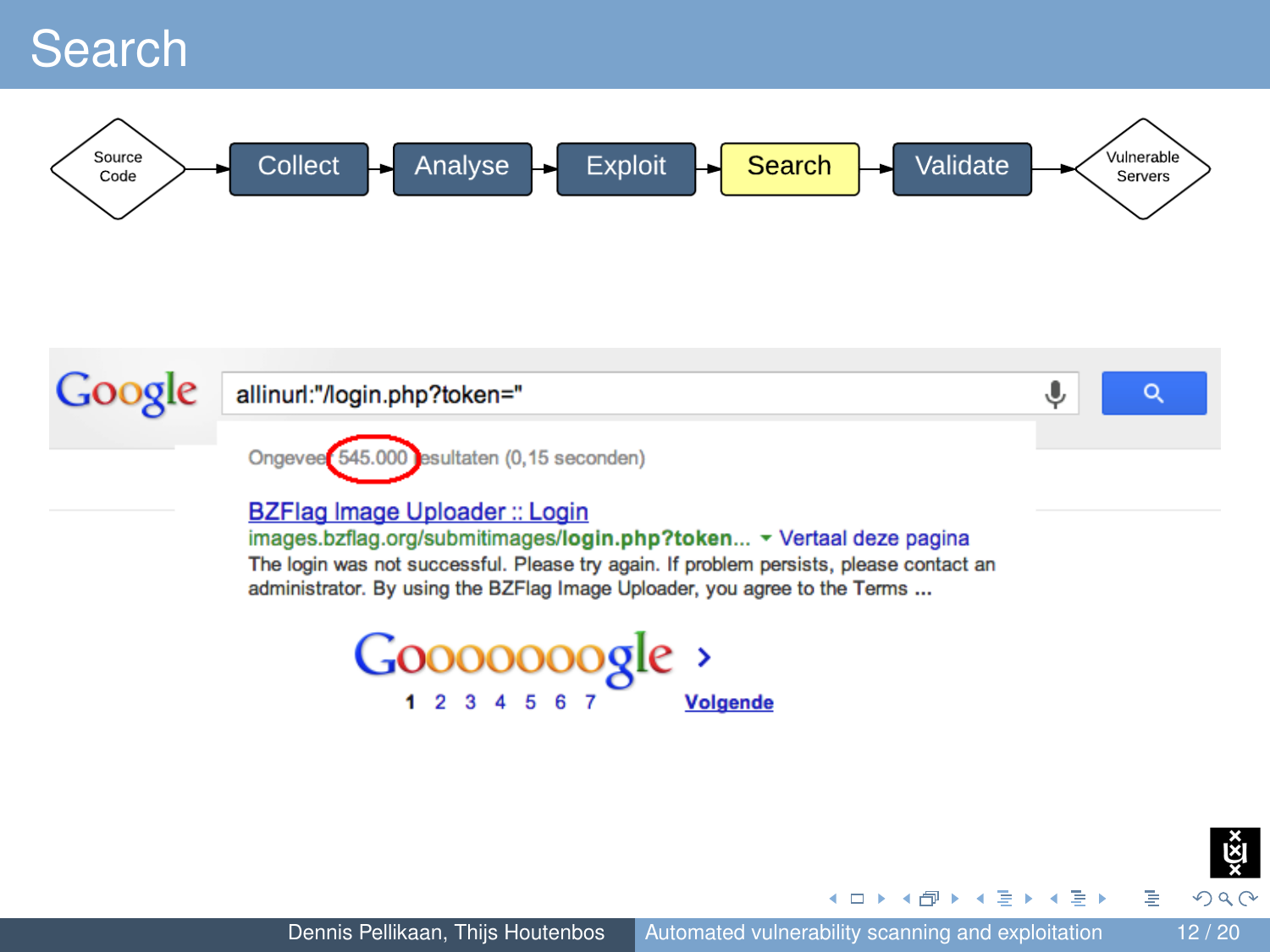# Validate search results



#### Installation root

- *http://www.example.com/users/script/install/admin.php*
- */sourceforge/special1.0/install/admin.php*
- File comparison with bundled files (readme.txt, style.css, etc)
- Hash and text matching
- Scoring system based on matching  $\bullet$
- 1,555 results had a perfect match
- 4,214 results had a partial match

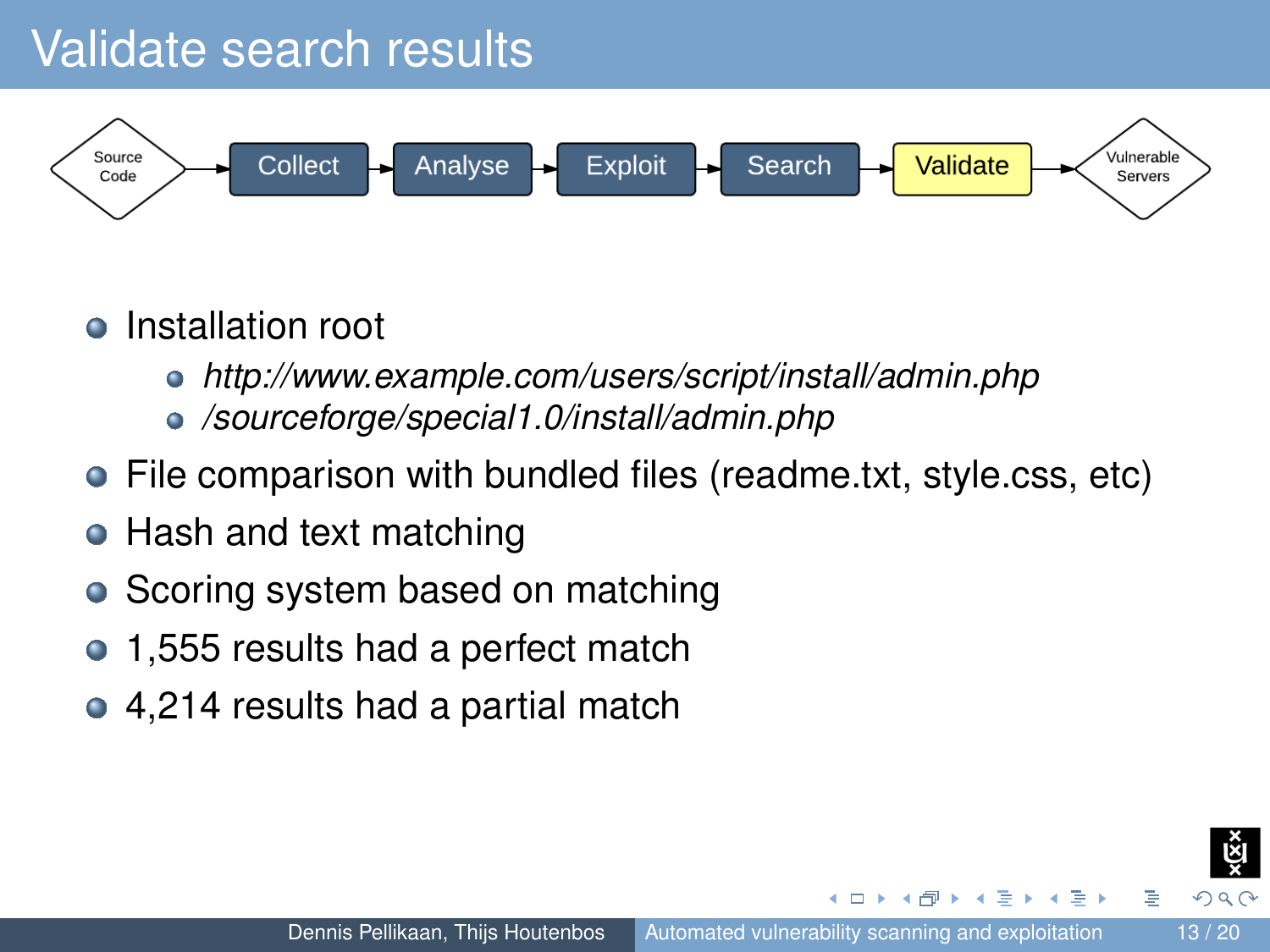



 $299$ 

È

řй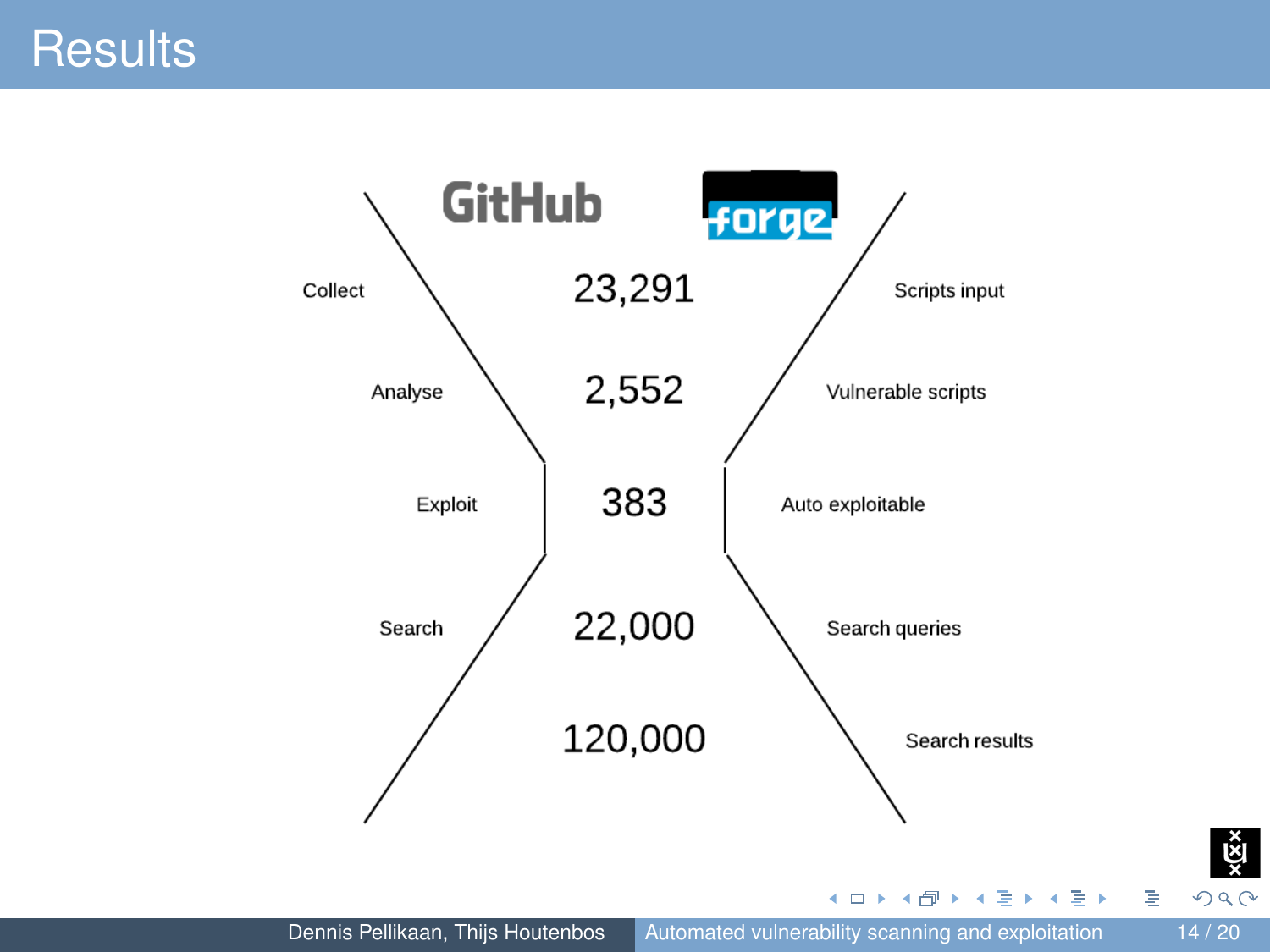#### 42 \$sql = mysql\_query("UPDATE users SET userid='\$\_GET[userid]'



重

 $\leftarrow$   $\Box$ 

 $\overline{AB}$   $\rightarrow$   $\overline{AB}$   $\rightarrow$   $\overline{AB}$   $\rightarrow$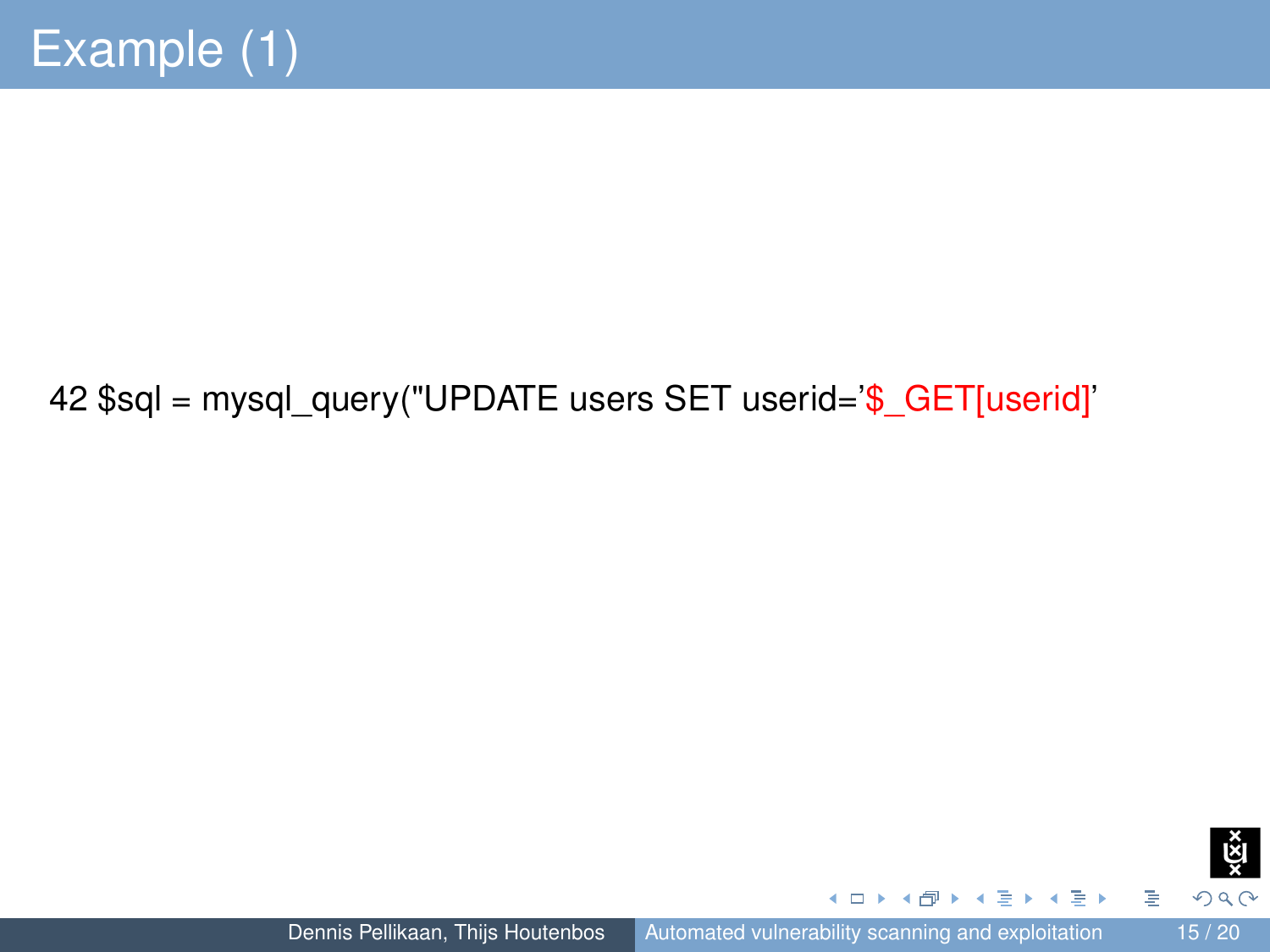#### 42 \$sql = mysql\_query("UPDATE users SET userid='\$\_GET[userid]'



重

 $\leftarrow$   $\Box$ 

 $\overline{AB}$   $\rightarrow$   $\overline{AB}$   $\rightarrow$   $\overline{AB}$   $\rightarrow$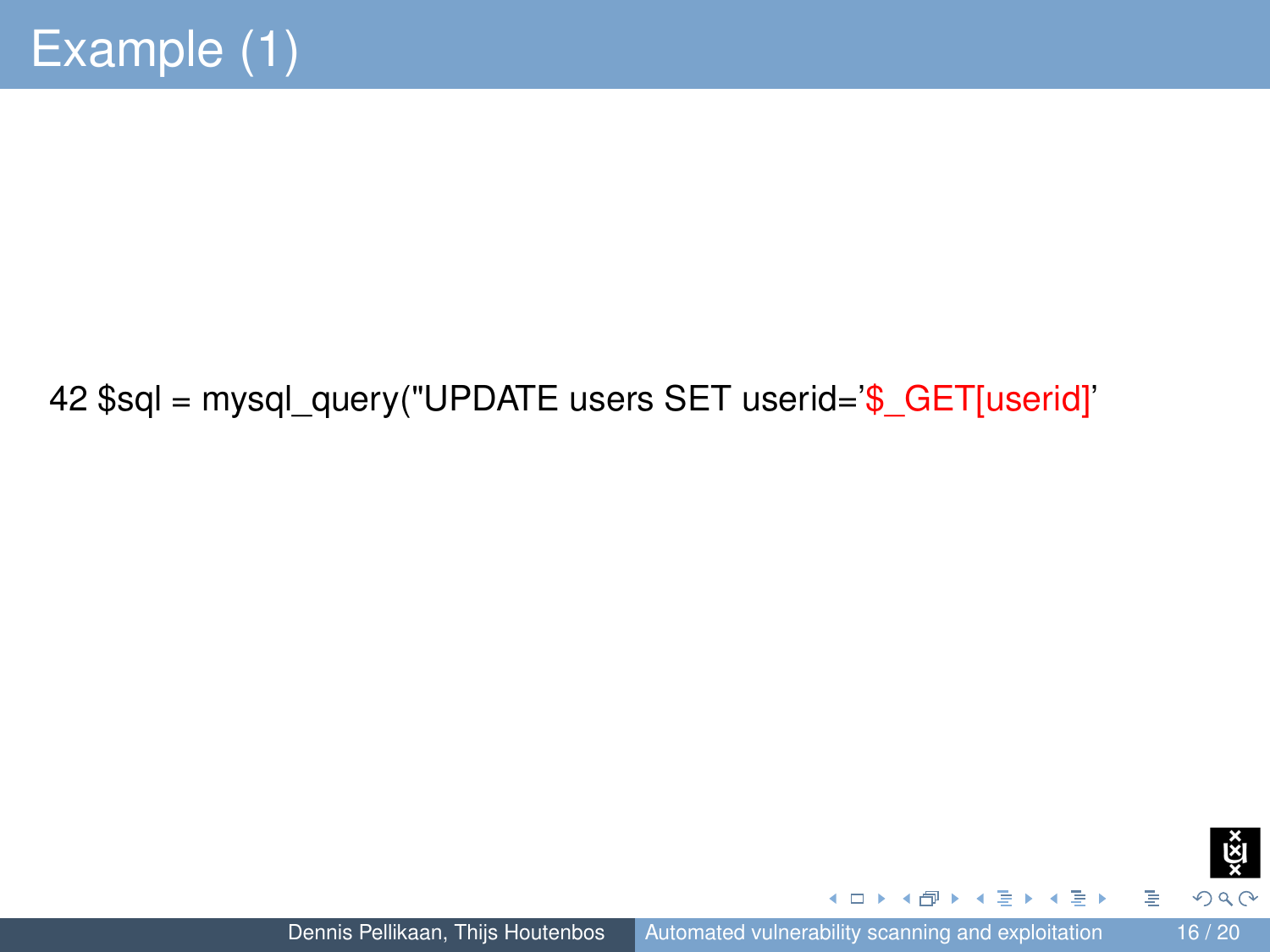47 \$sql="update staff set first\_name='\$\_POST[fname]', last\_name='\$\_POST[lname]', middle\_name='\$\_POST[mname]', username='".\$\_SESSION['admin\_name']."', password="".\$ SESSION['admin\_pwd']."', profile\_id=1 where username='admin'"; 48  $S$ result = mysql\_query( $S$ sql);

э

イロトメ 御 トメ 著 トメ 著 トー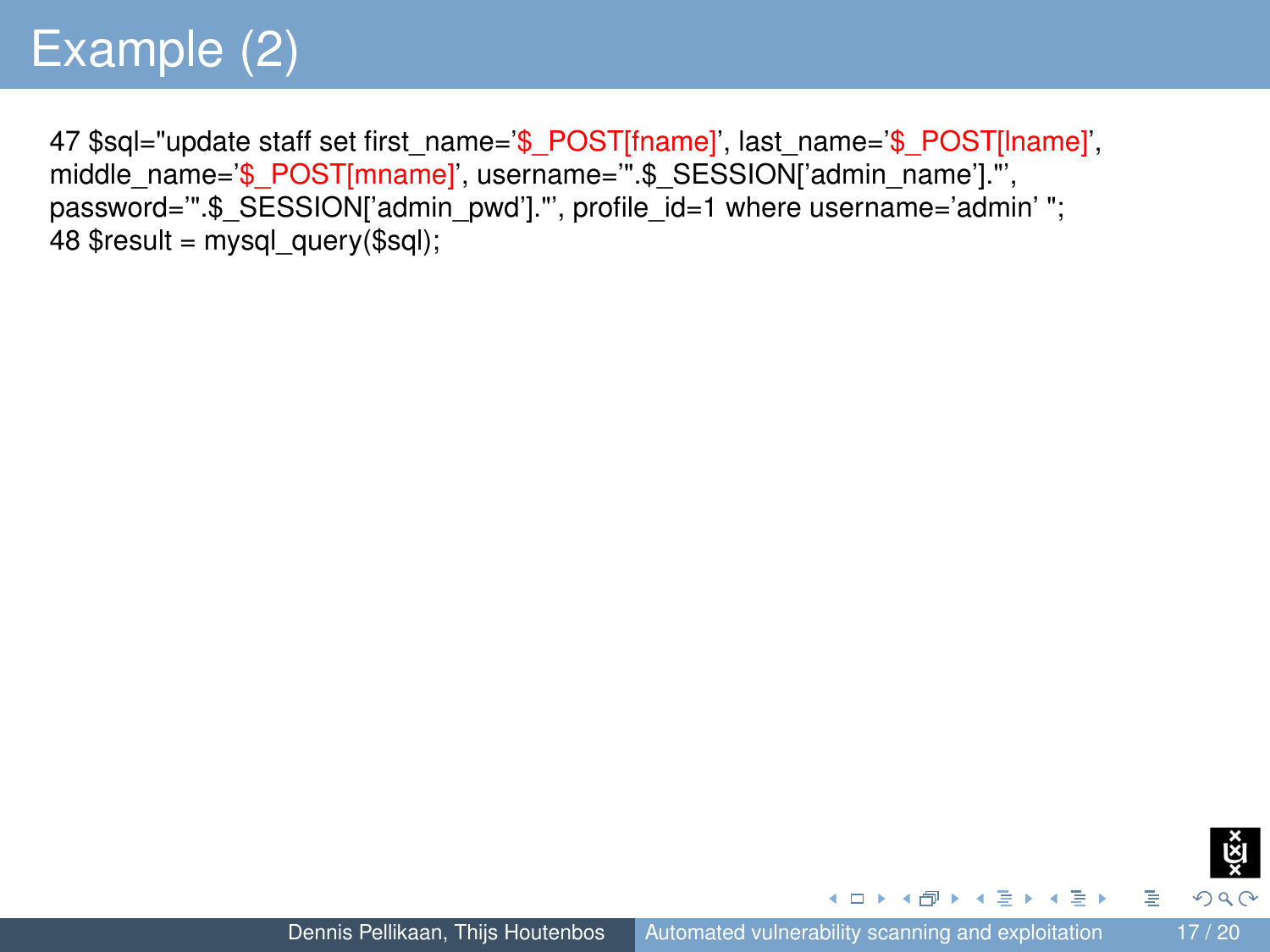47 \$sql="update staff set first\_name='\$\_POST[fname]', last\_name='\$\_POST[lname]', middle\_name='\$\_POST[mname]', username='".\$\_SESSION['admin\_name']."', password="".\$ SESSION['admin\_pwd']."', profile\_id=1 where username='admin'"; 48  $S$ result = mysql\_query( $S$ sql);



э

イロトメ 御 トメ 著 トメ 著 トー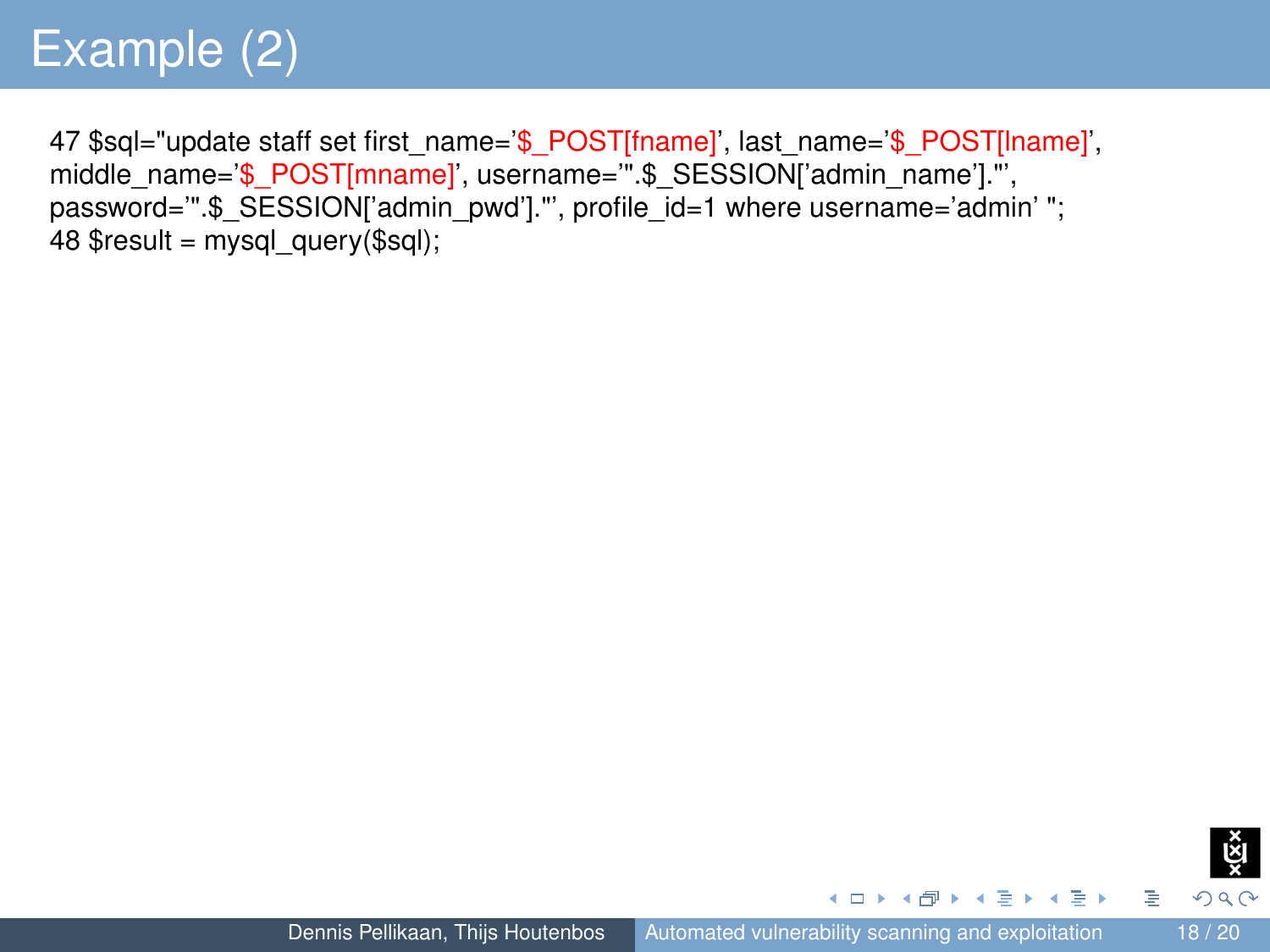#### *How feasible is an automated approach to compromise servers using a known source code attack on a large scale?*

- Lots of components in the system, all with own quirks
- Almost **6,000** vulnerable servers identified
- Process can run continuously for more results
- $\bullet$ More input is more output :-)